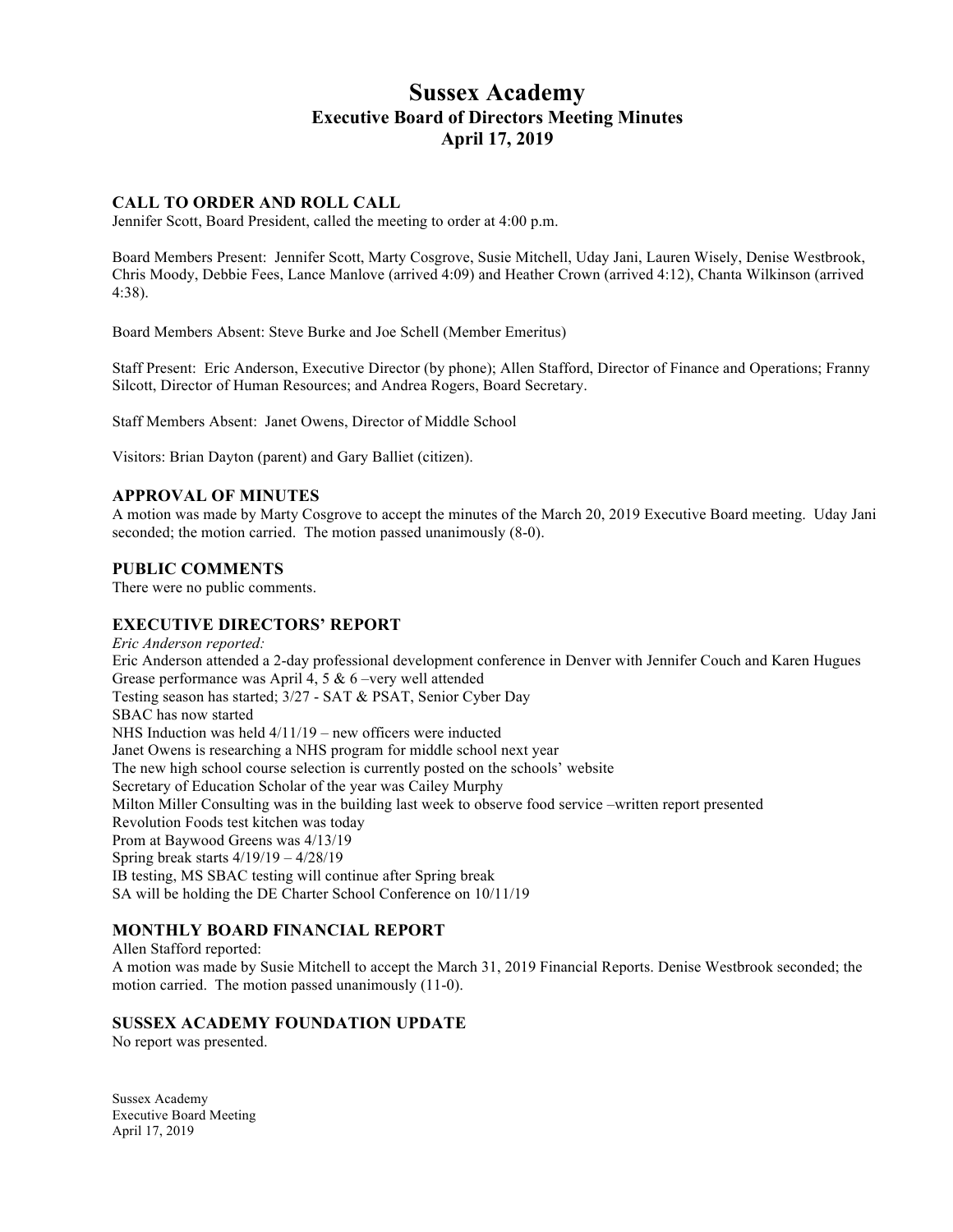### **COMMITTEE REPORTS**

#### **Executive/Nominating/Succession**

Jen Scott reported there would be two board vacancies next year. Debbie Fees will be stepping aside after 3 years and is seeking a replacement and Brian Trout's position will need to be filled. Applications will be reviewed and recommendations will be presented at a later date.

#### **Finance**

Allen Stafford reported:

Written report was presented.

Uday Jani made a motion to approve the FY19 budget as presented. Chris Moody seconded; the motion carried. The motion passed unanimously (11-0).

Susie Mitchell made a motion to use rental funds to replenish petty cash account when balance falls below \$2K to fund it back up to a value of \$5K. Denise Westbrook seconded; the motion carried. The motion passed unanimously (11-0).

May 1 Unit Count – 839 students registered for 2019-20 school year. 44.49 Units w/o CTE.

Mr. Stafford presented several food service options for next school year. The Jefferson School is interested in partnering with us in researching these food options.

### **Recognition**

No report was presented.

**Outreach** Written report was presented.

# **Building and Grounds**

Written report was presented.

### **Athletics**

No report was presented.

# **Legislative**

Written report was presented.

# **Governance (Policy & Legislative)**

No report was presented.

# **Employee Compensation**

No report was presented.

# **Ad Hoc Strategic Planning Committee**

Written report was presented.

# **Ad Hoc School Culture Committee**

Written report was presented. Chris Moody reported on the options that Milton Miller Consulting presented to the committee.

# **Ad Hoc Board Policy Committee**

Susie Mitchell reported: Bylaws and Board Policy (Section 200) were reviewed and compared. Board will review and vote on at the May meeting.

Susie Mitchell made a motion to have Jennifer Scott stay on the board for additional one-year term and serve on the board for the 2019-20 school year. Uday Jani seconded. The motion passed unanimously (10-0).

Sussex Academy Executive Board Meeting April 17, 2019